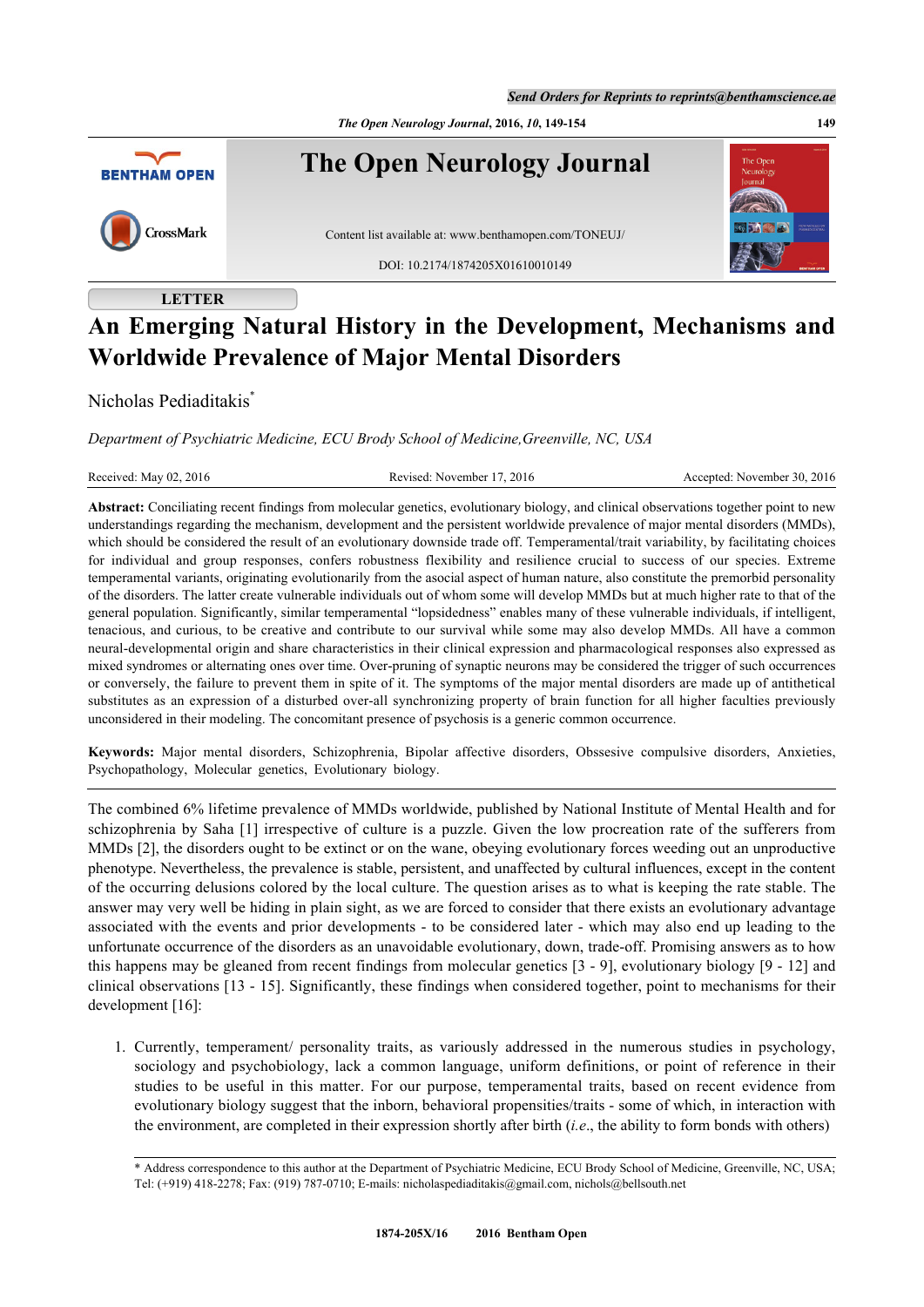[\[17](#page-4-8)] - together with an acquired ethos and attitude, especially in early life, constitute one's final and enduring personality. The normally occurring temperamental variability, confers robustness, tenacity and flexibility in the choice of responses for a given situation, as well as resilience, not necessarily to the individual, or him alone, but to our entire species as a whole [\[11](#page-4-9), [14\]](#page-4-10) having survival value. A particular temperamental clustering which is termed premorbid personality, following the expression of the disorders, creates a pool of vulnerable individuals - some of whom may develop MMDs at a much higher rate to that of the general population. It originates mainly - *albeit* in its extreme form for this particular group - from evolutionary pressures on the individual [\[18\]](#page-4-11). According to the findings of E.O.Wilson and his co-workers, as mentioned above, such clusters of traits normally comprise one part of human nature. He proposed that the second one originates from evolutionary pressures on the social aspects of human experience such as empathy, connectedness, altruism, mutuality, cooperativeness, and tribalism *i.e*., forming tribal identity and cohesiveness maintained by shared beliefs and practices and the sense of exclusivity felt by its members - all part of eusociality for our species [\[9](#page-4-3) - [11\]](#page-4-9). Normally, as Wilson explains, we balance traits that are un-amalgamated, and chimera-like. This makes us successful though conflicting social animals. He further states that we exist in uneasy compromises between ourselves and those close to us within our own tribe and the adjoining ones.

- 2. There is evidence [\[19](#page-4-12)], the temperamental phenotypes that tend to originate mainly from the part of evolutionary pressures on the individual and which are made up mainly of asocial components such as autonomy, innerdirectness, selfishness, calculative-ness, and aversion for social interactions and connectedness, with concomitant dearth of empathy, altruism and cooperation - *albeit*, in their extreme form for the phenomena we address, create a pool of vulnerable individuals, out of which some probabilistically will develop MMDs at the combined rate of  $+/-$  6% for the worldwide general population [\[18,](#page-4-11) [20\]](#page-4-13). These particular, "lopsided" temperamental phenotypes while invariably constitute the premorbid personality of the sufferers- completely ignore their significance in our studies. They are also present in individuals who although vulnerable in developing the disorder, yet, do not. Significantly, this personality/temperamental configuration has a small variability within this group, which can explain the different versions of the expressed syndromes, as well can explain the polygenic origin of schizophrenia shown in the studies [[21\]](#page-4-14). In the recent past, this disorder was believed erroneously as being caused by environmental, especially early childhood, experiences. It's variant forms are termed together as schizophrenic reactions. There was even a coined term of a "schizophrenogenic" mother! Such view has been persisted for decades. The worldwide persistent prevalence of 1-2% of the disorder, irrespective of culture, discredited this view. Recent evidence from molecular genetics considers it's occurrence as mainly of genetic origin with some possible environmental factors that may act as precipitating triggers [\[21](#page-4-14)].
- 3. The first expression of MMDs, especially in schizophrenia, occurs around late adolescence, being possibly precipitated by hormones as well as by social pressures particular for that age period. Steve McCarroll of Harvard and his associates have recently found [[18](#page-4-11)] that among the genes associated with the development of schizophrenia, one hundred normally tagged pathogens in the body exist for removal by the immune system. A particular gene out of this implicated group, named c4 and its variants, in the brain are associated in the case of schizophrenia, in over-pruning of neurons. Such an event is especially heightened at the end of adolescence, the very time when the disease mainly expresses itself. The obvious supposition; the overactive c4 and it's variants may somehow be responsible by this over-pruning in triggering the occurrence of schizophrenia. On the other hand and conversely, we should also consider the opposite: that the 1-2% prevalence, in the case of schizophrenia, may be due to the failure of the c4 to prevent it, in spite of the over-pruning! The c4 (and its variants), being a regulatory gene, may successfully prevent the very occurrence of the disorder for the majority of vulnerable individuals by it's stated over-pruning, thus safeguarding temperamental variability. This consideration is bolstered by the existence of many individuals whose temperamental traits conform to the premorbid personality of those that do develop the disorder, yet do not themselves. We should also consider that the gene c4 and it's variants become overactive at that time, responding to an underlying particular synaptic layout of certain individuals which is expressed phenotypically in them before the occurrence of the disorder as a "lopsided", temperamental variant, which also constitutes characteristically the premorbid personality of the disorder. The latter, as mentioned, originates mainly from the asocial aspects of human nature *albeit*, in various configurations. The characteristics of these "lopsided", temperamental traits have not been the subject of our scrutiny as to their significance for schizophrenics constitute the premorbid personality mentioned above. They are: aloofness and self-absorption with notable dearth of social attributes such as an aversion to connectedness and a cooperation and lack of empathy or altruism [[19,](#page-4-12) [20](#page-4-13)]. These individuals are often able to mask these with learned civility or emotional effusiveness. The felt, inner void, and even boredom by the patients are the result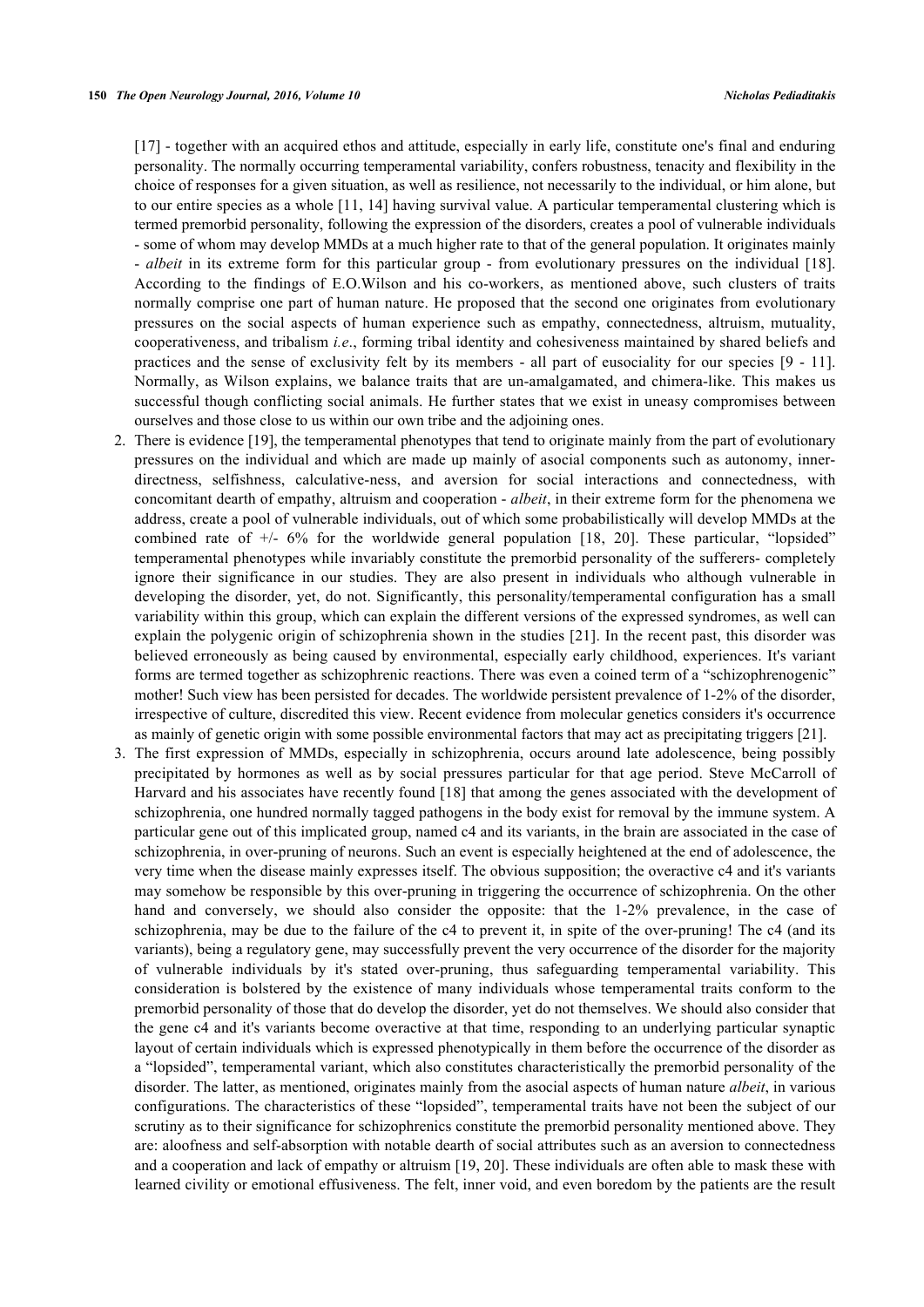of the asocial nature of their temperament. The sufferers being a kind of "a commonwealth of one!" to use an oxymoron metaphor - readily admitted if asked. Importantly though, the individuals with these particular, "lopsided", temperamental variants who are free from the constraints and burden of social algorithms, also are now enabled, if also tenacious and intelligent, to be creative, to think in alternatives, and invent novel solutions to given problems, including discerning applicable properties of phenomena beyond the evolutionary normal limits of our comprehension - like quantum mechanics - thus contributing greatly to the survival of our species [\[22](#page-4-15)].

- 4. The particularly underlying, synaptic, layout expressing the mentioned temperament, may trigger a vigorous response of pruning by the regulatory c4 gene, by either of the two, possible mechanisms mentioned above. This event by creating a criticality, for some of these individuals, results in altering the overall, coordinating and synchronizing property of brain function [\[14](#page-4-10), [15\]](#page-4-6). This crucial property - while not being previously taken into account in the modeling of the disorders - normally insures synchrony and the smooth, subtle expression of all higher, mental faculties, such as orderly thinking, coordinating of thinking with feelings, and appropriateness of social responses, all characteristics of normally functioning humans. In using a metaphor; this property in its expression, is reminiscent to the elegant synchronous waves of murmuration of a flying flock of starlings [[23\]](#page-4-16). In the case of schizophrenia, during its first occurrence or subsequent relapse, this synchronizing property, switches to that of "a pathologically ordered state" of 'either/or', with spastic, uncoordinated expressions characterized by antithetical substitutes [\[24\]](#page-5-0). Examples of such substitutes are, the 'either/or' concrete-tistic thinking, the ambivalence, (*e.g*., the presence of concomitant opposite feelings towards a person or an idea), apathy punctuated by explosive behavior, the non sequitur thinking (*i.e*., faulty Association), the mismatch of feeling with thinking, and their inappropriate responses towards a given social situation and the feverish activity replaced by prolonged apathy, as well as inability to accommodate ambiguity. A kind of a "Psychic Parkinsonism" [[24\]](#page-5-0), Andreasen calls it "dysmetria" [\[25\]](#page-5-1) - all characteristic of schizophrenia as well as the rest of MMDs, namely bipolar disorder involving the normal, smooth, mood modulation, expressed now with an either/or, manic-depressive, antithetical substitutes which contaminate judgment and decisions as well as cause erratic actions. It is important to note that the apparently mono-polar, major depressions (MDs) are in fact bipolar disorders where the depressive phases are markedly prominent while the manic ones are felt in the past by the sufferers, as merely mild transient "emotional rush", hardly noticed but readily admitted by them if asked. In addition, chronic dysthymia with their occasional worsening due to adversities may be often erroneously diagnosed as MDs. For the obsessive compulsive disorder (OCD), involving the normal algorithmic faculty of sequencing scheduling and fore planning - an overlooked and unnamed faculty- now becomes expressed as stubbornness *versus* equivocation, fastidiousness alternating with slovenliness, entrainment of ideas and difficulties to bring closure to a decision. These phenomena are akin to the ensuing cacophony following the sudden departure of a conductor at an orchestra during a performance. The concomitant presence of psychosis, particularly in schizophrenia with its delusions and hallucinations is similar to those occurring as many assaults of brain function such as high fever, toxic shock, brain trauma, and heart surgery, along with many others. They should be considered an integrative attempt by the brain to react to a disruption in its functions. Meanwhile, all, whether they are part of a MMD or due to a physical assault on the brain, also respond to antipsychotic medications [[25](#page-5-1)]. In addition, the initial expressions of mental disorders easily revert to a normal coordinating synchronizing function, with the application of electroconvulsive therapy (ECT), akin to that of atrial fibrillation which initially responds to electric shock, but, later becomes permanent and impervious to it. Following the ECT, the underlying premorbid personality remains unaltered.
- 5. We should now consider the occurrence of an extreme temperamental "lopsidedness" which, as mentioned above, originates mainly from an asocial aspect of human nature, while incurring vulnerability for the expression of the disorder. It is also freeing up a significant part of such an individuals' brain power that normally is taken up by the algorithms expressing the above - mentioned attributes of sociality. This creates a group of individuals who now unshackled from the confines of a social algorithm - if also tenacious and intelligent - become free to think in alternatives, create more encompassing scientific paradigms and offer novel solutions to a given problem. Thus, enabling to be more creative, contribute significantly to the overall survival of our species. Those with disorders involving mood modulation - a disturbance expressed in bipolar affective disorder - tend to be very creative mainly in music, poetry, and the arts even though, generally, creative individuals are generally creative in multiple areas of human endeavor. The advantages outweighing the disadvantages of the occurring number of MMDs is an unavoidable downside, even though creative individuals may also, themselves incur MMDs. The grim expression of the disorder could be considered an evolutionary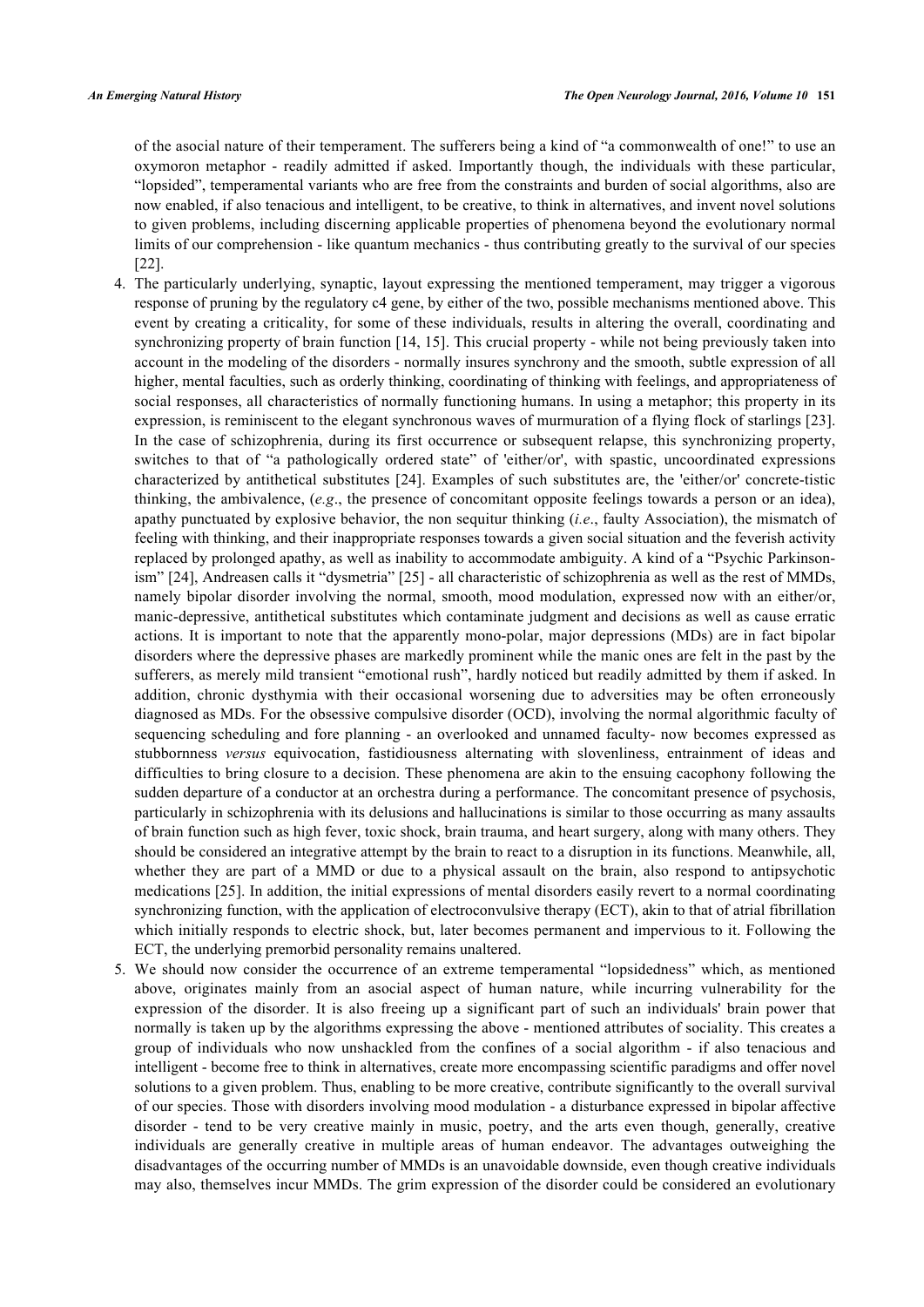unavoidable trade off. Approximately, 450 million sufferers of it exist for 7 billion people globally. The persistence of the prevalence of 1-2% of schizophrenia, unaffected by culture and being persistent instead of becoming extinct or wane - given the low fertility rate of schizophrenics, bolsters the above explanations as a robust, working hypothesis to model the disorder in new and promising ways. Thus, answering the so called, "Darwinian paradox". Indeed, according to Aristotle, "No great mind has ever existed without a touch of madness". Creative geniuses, do express such temperamental extremes of the particular kind mentioned above, often being labeled as peculiar, idiosyncratic, or outright "mad". Many researches have noticed the association of creativity with MMDs, but did not outright link the invariable presence of their "lopsided" temperament, as previously mentioned, as both a vulnerability for developing a MMD as well as the very factor enabling the expression of creativity in the presence of intellect, curiosity, and tenacity of purpose [[26](#page-5-2) - [28\]](#page-5-3). Temperamental lopsidedness should be considered as the enabling factor necessary for the expression of creativity as is argued in this paper. The list of such creative individuals - some of whom also expressed at least one of the disorders, is long: Isaac Newton, Nichola Tesla [[29\]](#page-5-4), Albert Einstein [\[30](#page-5-5)], Steve Jobs [[31](#page-5-6)], Joseph Handel [[32](#page-5-7)], Amadeus Mozart [[33\]](#page-5-8), Alexander the Great [\[34](#page-5-9)], Lewis Carroll [\[35](#page-5-10)], Abraham Lincoln [\[36](#page-5-11)], Winston Churchill [\[37](#page-5-12)], John Adams [[38\]](#page-5-13)- among many others. The list is long indeed.

# **CONCLUSION**

The occurrence of MMDs should be considered a probabilistic event interwoven with the constituents of our human nature. It is an unavoidable, particular outcome originating from the normally occurring temperamental variability in human *albeit* in it's extreme asocial form. The occurring lopsided version originates from the asocial part of our nature; though it makes individuals vulnerable to developing the disorder, some do (2% x7 billion = results in 140 million schizophrenic sufferers; the price we have to pay in suffering and cost). Importantly, it creates also a pool of individuals who because of it are able to express creativity, crucial to the evolutionary success of our species. Some of these creative individuals may also develop the disorders. The benefits of creativity outweigh the downside of the disorder hence its stable prevalence at the 1-2% rate is an evolutionary down trade-off. (The recently discovered occurrence of over-punning in late adolescence is involved in triggering the disorder by either of the two opposing mechanisms. The expression of clinical symptoms with their antithetical substitutes is the result of an overall disturbed synchronizing property in brain function. The co-occurring psychoses are a generic phenomenon, similar to all others occurring as a result of various assaults on the brain. Clinical experience, observations, and treatments involving over twelve thousand patients spanning well over five decades provided the author an opportunity to discern the common patterns. They in turn provided guidance in conciliating with recent findings from disparate fields of human sciences into a rational robust hypothesis in the natural history of the development and mechanisms of these disorders. It also offers a bridge to the gap between the linearity and reductionism of biological science - which tends to be based "on facts beyond a reasonable doubt", as it were, and the meaning of their emergent clinical phenomena in their complexity, are gleaned, by necessity, from the "preponderance of the evidence", to complete the metaphor. It opens rational, new ways based on the presented evidence, for the development of a more accurate modeling of the MMDs, improving their prevention and more effective treatments.

Discussion: Viewing the natural history of MMDs, especially schizophrenia, the way outlined in this paper - based on the conciliation of presented evidence from disparate fields - not only will help us in explaining several conundrums, such as the polygenic nature of a disorder, the clinical variability of its expression, the characteristic symptoms made up of antithetical substitutes with their concomitant psychosis, and the occurrence of the frequent relapses and remissions at the early history of the disorder, but, most importantly, will explain the Darwinian paradox of it's persistence.

The study of these "lopsided", temperamental phenotypes will be very important not only in their association with creative individuals, making up the premorbid personality link them with genetics and the cluster of genes which presently are solely associated with schizophrenia and the rest of MMDs.

# **CONFLICT OF INTEREST**

The authors confirm that this article content has no conflict of interest.

### **ACKNOWLEDGEMENTS**

Dr. Nicholas Pediaditakis was the medical director of the Wake County, Comprehensive Mental Health Center in Raleigh, North Carolina. He continues to practice psychiatry, now, for over 50 years and has published numerous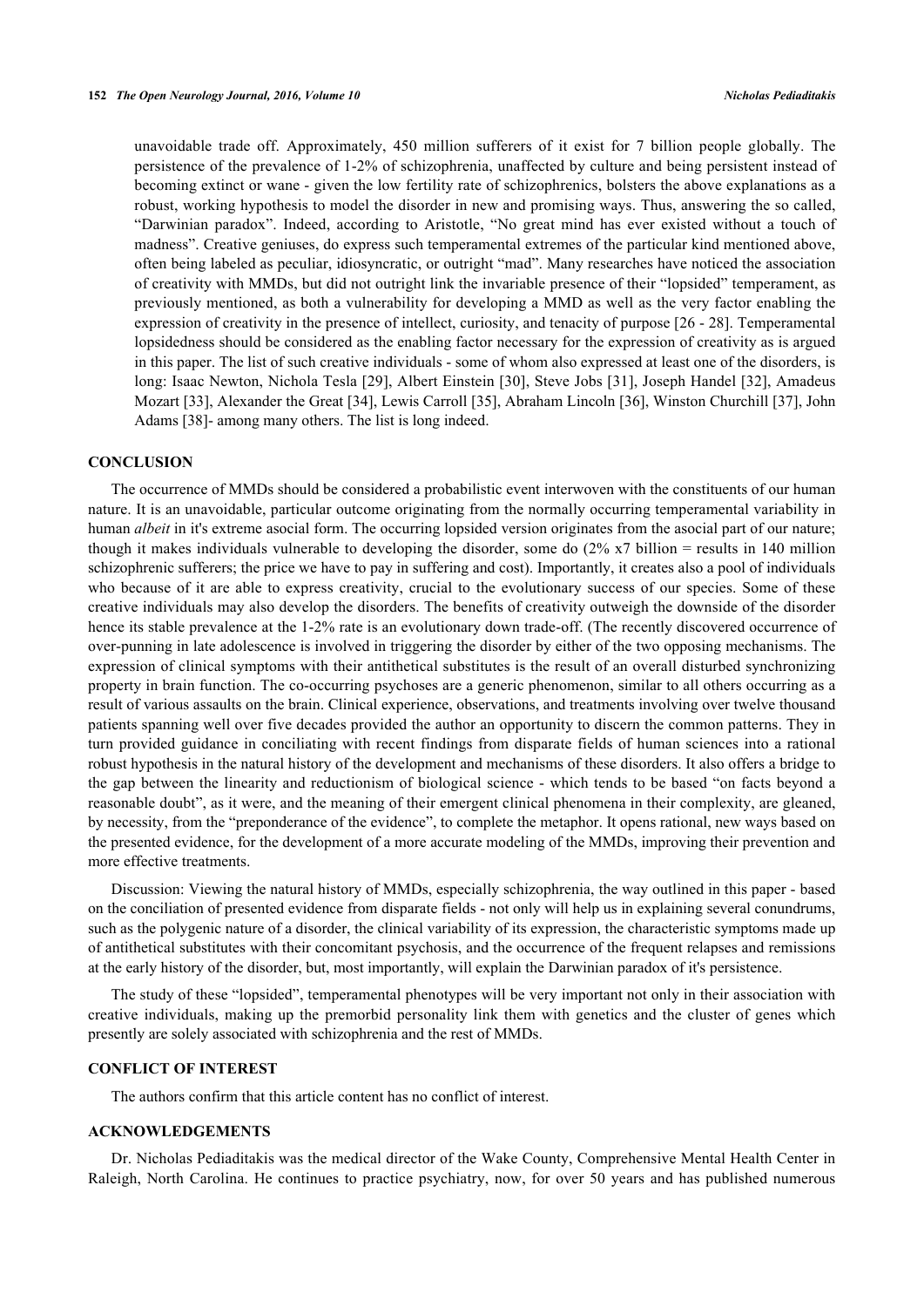articles in the field. He would especially like to thank his daughter, Nicole and Dr. John Rather, PhD, a polymath and astrophysicist for endlessly editing.

# **REFERENCES**

- <span id="page-4-0"></span>[1] Saha S, Chant D, Welham J, McGrath J. A systematic review of the prevalence of schizophrenia. PLoS Med 2005; 2(5): e141. [\[http://dx.doi.org/10.1371/journal.pmed.0020141](http://dx.doi.org/10.1371/journal.pmed.0020141)] [PMID: [15916472\]](http://www.ncbi.nlm.nih.gov/pubmed/15916472)
- <span id="page-4-1"></span>[2] McGrath JJ, Hearle J, Jenner L, Plant K, Drummond A, Barkla JM. The fertility and fecundity of patients with psychoses. Acta Psychiatr Scand 1999; 99(6): 441-6. [\[http://dx.doi.org/10.1111/j.1600-0447.1999.tb00990.x\]](http://dx.doi.org/10.1111/j.1600-0447.1999.tb00990.x) [PMID: [10408266](http://www.ncbi.nlm.nih.gov/pubmed/10408266)]
- <span id="page-4-2"></span>[3] Gershon ES, Alliey-Rodriguez N, Liu C. After GWAS: searching for genetic risk for schizophrenia and bipolar disorder. Am J Psychiatry 2011; 168(3): 253-6.

[\[http://dx.doi.org/10.1176/appi.ajp.2010.10091340](http://dx.doi.org/10.1176/appi.ajp.2010.10091340)] [PMID: [21285144\]](http://www.ncbi.nlm.nih.gov/pubmed/21285144)

- [4] Identification of risk loci with shared effects on five major psychiatric disorders: a genome-wide analysis. Lancet 2013; 381(9875): 1371-9. [\[http://dx.doi.org/10.1016/S0140-6736\(12\)62129-1\]](http://dx.doi.org/10.1016/S0140-6736(12)62129-1) [PMID: [23453885](http://www.ncbi.nlm.nih.gov/pubmed/23453885)]
- [5] Jia P, Wang L, Meltzer HY, Zhao Z. Common variants conferring risk of schizophrenia: a pathway analysis of GWAS data. Schizophr Res 2010; 122(1-3): 38-42. [\[http://dx.doi.org/10.1016/j.schres.2010.07.001](http://dx.doi.org/10.1016/j.schres.2010.07.001)] [PMID: [20659789\]](http://www.ncbi.nlm.nih.gov/pubmed/20659789)
- [6] Ripke S, Neale A, Corvin JT, *et al.* Biological insights from 108 schizophrenia-associated genetic loci. Nature 2014; 511: 421-7. [\[http://dx.doi.org/10.1038/nature16549\]](http://dx.doi.org/10.1038/nature16549)
- [7] Purcell Shaun M. Common polygenic variation contributes to risk of schizophrenia and bipolar disorder. Nature 2009; 460: 748-52. [\[http://dx.doi.org/www.nature.com/nature/journal/v460/n7256/full/nature08185.html](http://dx.doi.org/www.nature.com/nature/journal/v460/n7256/full/nature08185.html)]
- [8] Pediaditakis N. Addressing a conundrum: why, according to the genome-wide association study and psychiatric genome consortium are clusters of gene loci variants associated with schizophrenia found scattered in non-schizophrenia populations? a consilience. Int J Molecul Genet 2015; 6: 21-9. [\[http://dx.doi.org/10.1097/YCO.0b013e32835035dd](http://dx.doi.org/10.1097/YCO.0b013e32835035dd)]
- <span id="page-4-3"></span>[9] Wilson EO. The social conquest of earth pub. New York: Liveright Corp. 2012.
- [10] Nowak MA, Tarnita CE, Wilson EO. The evolution of eusociality. Nature 2010; 466(7310): 1057-62. [\[http://dx.doi.org/10.1038/nature09205\]](http://dx.doi.org/10.1038/nature09205) [PMID: [20740005](http://www.ncbi.nlm.nih.gov/pubmed/20740005)]
- <span id="page-4-9"></span>[11] Wilson EO. On human nature. Cambridge: Harvard University Press 1978.
- <span id="page-4-4"></span>[12] Wilson EO. Sociobiology: the new synthesis. Cambridge, Ma.: Harvard University Press 1975; p. 4.
- <span id="page-4-5"></span>[13] Pediaditakis N. Shared characteristics in the clinical expression and pharmacological responses of mental disorders and their possible collective significance. Med Hypotheses 1998; 50(4): 347-52. [\[http://dx.doi.org/10.1016/S0306-9877\(98\)90124-4\]](http://dx.doi.org/10.1016/S0306-9877(98)90124-4) [PMID: [9690772](http://www.ncbi.nlm.nih.gov/pubmed/9690772)]
- <span id="page-4-10"></span>[14] Pediaditakis N. The occurrence of schizophrenia in monoxygotic twins and fractal dendritic development archives of general psychiatry. ARCH Gen Psychiat 1996; 53(1): 85.
- <span id="page-4-6"></span>[15] Pediaditakis N. Considering the major mental disorders as clinical expressions of periodic pathological oscillations of the overall operating mode of brain function. Med Hypotheses 2006; 67(2): 395-400. [\[http://dx.doi.org/10.1016/j.mehy.2005.09.015\]](http://dx.doi.org/10.1016/j.mehy.2005.09.015) [PMID: [16632227](http://www.ncbi.nlm.nih.gov/pubmed/16632227)]
- <span id="page-4-7"></span>[16] Pediaditakis N. Origins and mechanisms in the development of major mental disorders: a clinical approach. J Behav Brain Sci 2012; 2: 269-75. [\[http://dx.doi.org/10.4236/jbbs.2012.22030](http://dx.doi.org/10.4236/jbbs.2012.22030)]
	-
- <span id="page-4-8"></span>[17] Spinner MR. Maternal-infant bonding. Can Fam Physician 1978; 24: 1151-3. [PMID: [21301556\]](http://www.ncbi.nlm.nih.gov/pubmed/21301556)
- <span id="page-4-11"></span>[18] Sekar A, Biala AR, de Rivera H, *et al.* Schizophrenia risk from complex variation of complement component 4. Nature 2016; 530(7589): 177-83.

[\[http://dx.doi.org/10.1038/nature16549\]](http://dx.doi.org/10.1038/nature16549)

- <span id="page-4-12"></span>[19] Solano JJR, De Chavez MG. Premorbid personality disorders in schizophrenia Schizophrenia Res 2000; 44(2): 137-44.
- <span id="page-4-13"></span>[20] Cuesta MJ, Peralta V, Caro F. Premorbid personality in psychoses. Schizophr Bull 1999; 25(4): 801-11. [\[http://dx.doi.org/10.1093/oxfordjournals.schbul.a033420](http://dx.doi.org/10.1093/oxfordjournals.schbul.a033420)] [PMID: [10667749\]](http://www.ncbi.nlm.nih.gov/pubmed/10667749)
- <span id="page-4-14"></span>[21] Gejman PV, Sanders AR, Duan J. The role of genetics in the etiology of schizophrenia psychiatr. Clin North Am 2010; 33(1): 35-66. [\[http://dx.doi.org/10.1016/j.psc.2009.12.003\]](http://dx.doi.org/10.1016/j.psc.2009.12.003)
- <span id="page-4-15"></span>[22] Pediaditakis N. The association between major mental disorders and geniuses. Psychiatr Times 2014; 31: 1-4. Available from: [\[http://www.psychiatrictimes.com/major–depressive–disorder/association–between–major–mental–disorders–and–geniuses](http://www.psychiatrictimes.com/major%E2%80%93depressive%E2%80%93disorder/association%E2%80%93between%E2%80%93major%E2%80%93mental%E2%80%93disorders%E2%80%93and%E2%80%93geniuses)].
- <span id="page-4-16"></span>[23] Brandon K. The startling science of a starling murmuration 2011. Available from: [\[www.wired.com/2011/11/starling–flock](http://192.168.111.2/oa/www.wired.com/2011/11/starling%E2%80%93flock)].